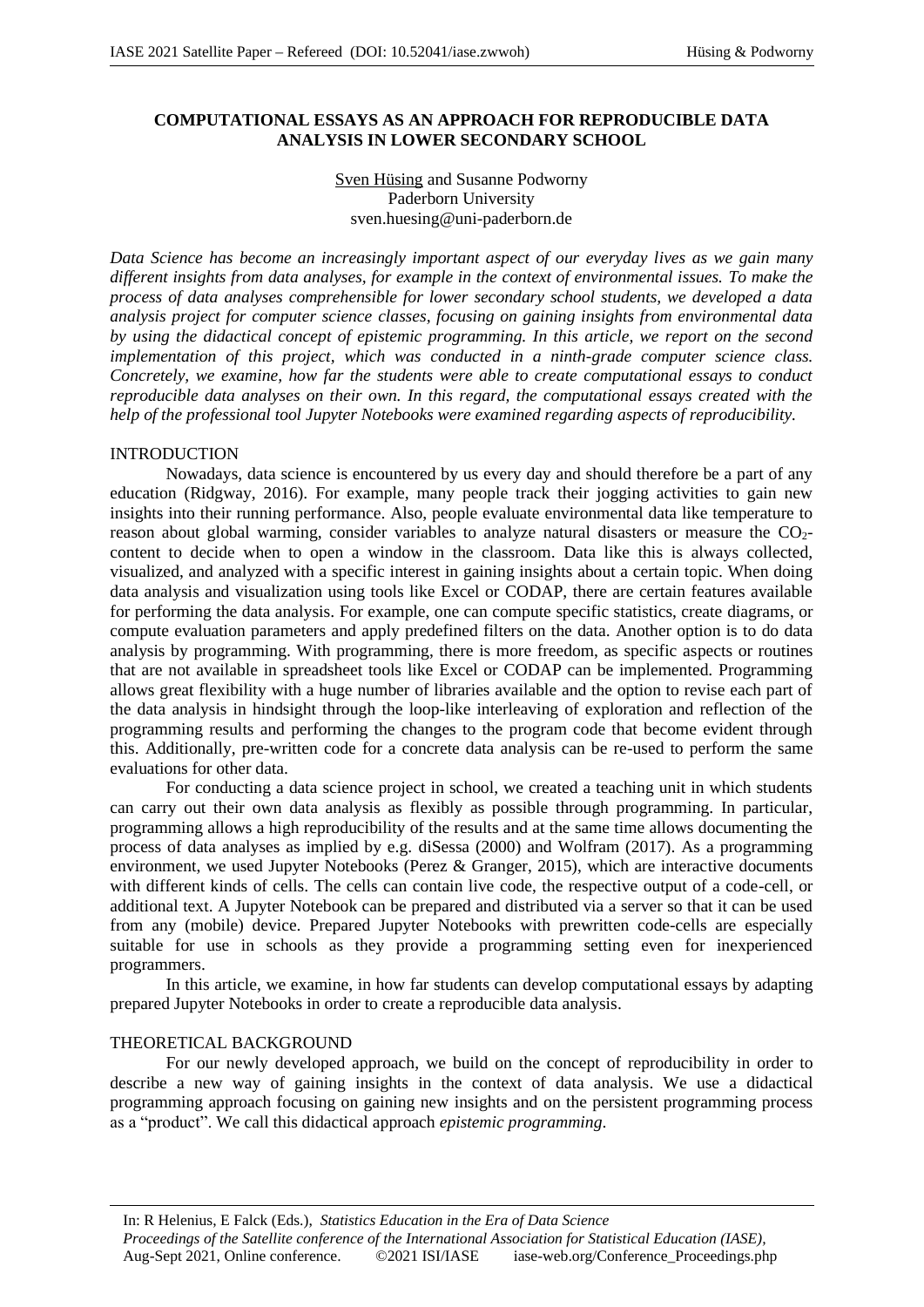### *Epistemic Programming*

The term "epistemic programming" describes a programming approach that focuses on acquiring new knowledge within epistemic actions. These are mental actions with the goal of using or constructing knowledge (Hershkowitz et al., 2001). Regarding epistemic programming, these actions include, for example, reading in data or creating a graph that represents that data. Within the didactical concept of epistemic programming, students gain insights through their programming process by reflecting the programming results and adapting the program based on this. The students go through a kind of "tinkering process" in which they gradually expand or improve their program or their data analysis regarding the aspired insights. Hence, instead of focusing on the creation of a program running correctly as in an 'engineering' programming approach (Tedre & Apiola, 2013), the focus within epistemic programming is on gaining new insights within the programming process and from the reflection of the results. Programming here represents a tool, that enables learners to gain insights on their own, instead of adopting findings by reading or listening, when there is no direct relation to the knowledge-creation-process (Kay, 2007).

In the context of epistemic programming, data analysis in school offers the opportunity for students to ask their own questions and answer them by collecting and evaluating data in the respective domain like proposed in the PPDAC cycle (Wild & Pfannkuch, 1999). Additionally, publishing results in an appropriate way is important (McNamara, 2019). This relates to the concept of reproducibility.

### *Reproducible data analysis*

There are several suggestions to make data analyses reproducible in order to give other people the possibility of rerunning it with the same or similar data, to get comparable results (Kandel et al., 2011; McNamara, 2019). According to McNamara (2019) and Biehler (1997), interactive data analysis tools like Excel prevent reproducibility, as the individual steps of the data analysis are not saved. Sandve et al. (2013) suggest connecting textual statements directly to the results. For reproducible data analyses, this means connecting the process and the results with the respective documentation.

Carver et al. (2016) point out, that reproducible research has not only gotten important in a scientific context but can also be brought to school. The associated idea is to let students report on the results of their data analyses and to explain the program code from which the output was built in order to make it understandable. In this sense, programming with Python represents a suitable tool for reproducible data analysis since it shows high readability in contrast to many scripting languages by containing fewer keywords, a simple structure, and a clear syntax (Nagpal & Gabrani, 2019).

### *Computational Essays as a tool to carry out reproducible data analysis*

Considering the interdisciplinary character of epistemic programming as well as the benefit of reproducible data analyses there is a need for a programming environment that unites insights in the real-world context with the code in one place.

One approach for such a programming environment is the idea of computational essays (Odden & Malthe-Sørenssen, 2021; diSessa, 2000; Wolfram, 2017). Odden & Malthe-Sørenssen (2021) state that computational essays include prose text but also "live code, […] mathematics, and pictures or diagrams in order to make an argument, explain an idea, or tell a story". Viewers are thus given the opportunity to explore the programming results, its interpretations, and the process itself through interacting with the computational essay.

From this perspective, the process of writing computational essays corresponds to the idea of reproducible research as well as epistemic programming with regard to acquiring new insights through programming.

In this paper, we evaluate how lower secondary school students can use computational essays as a method for conducting their own data analysis in the sense of reproducibility and epistemic programming. In order to answer this research question, we developed a data analysis project for lower secondary school and conducted it in a Design-Based-Research approach (Cobb et al., 2003).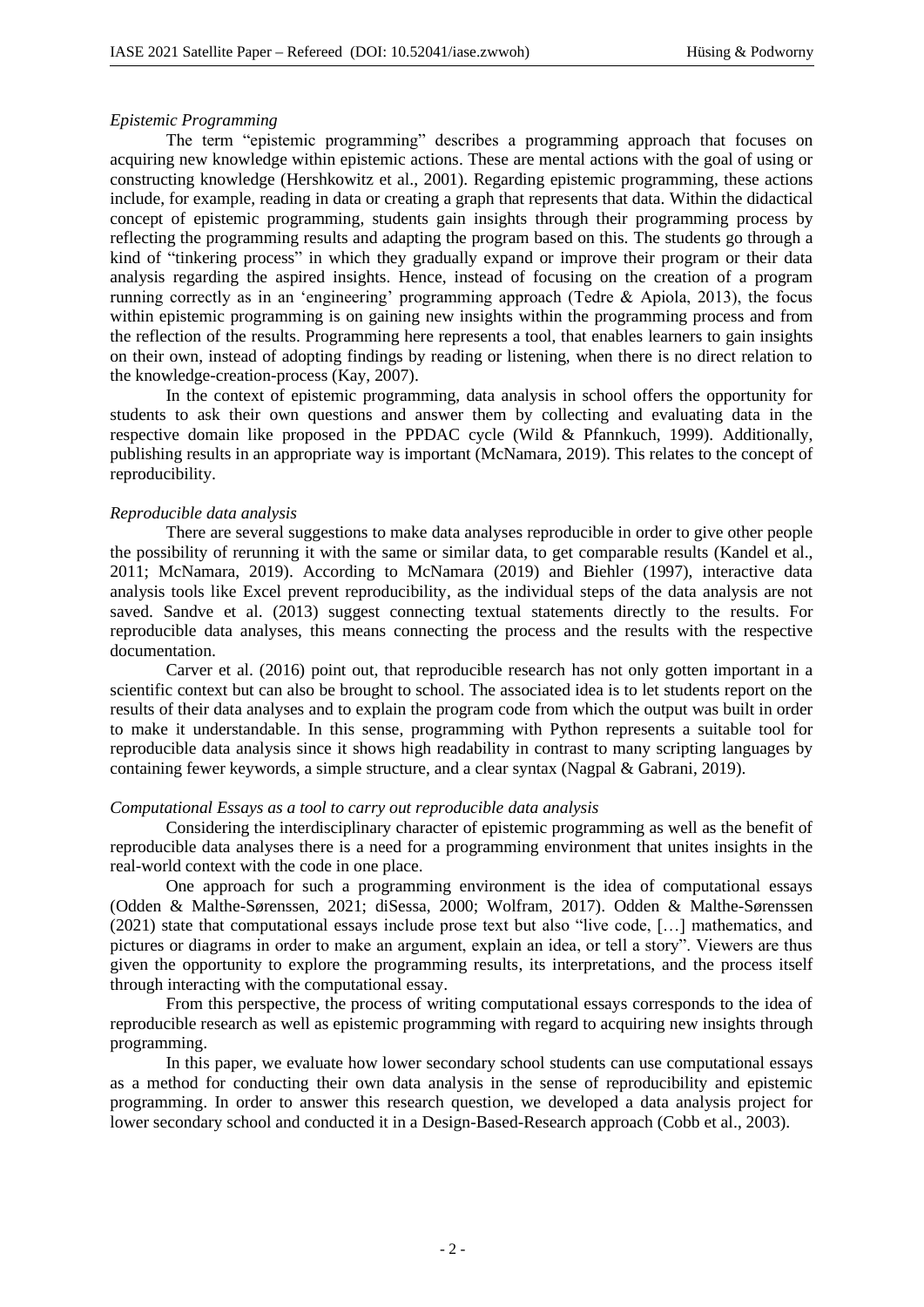# THE TEACHING UNIT

We identified computer science classes as an appropriate place for data science projects as they provide time for larger projects. Additionally, students have already basic programming knowledge. A benefit of using Jupyter Notebooks from a didactical point of view is that it is possible to prepare them by pre-writing parts of code, tasks, or explanations that enable students to carry out their data analysis like in worked examples (Atkinson et al., 2000).

The teaching unit consists of twelve lessons of 45 minutes each. Students independently conduct projects in groups of 2-3 by developing a research question in terms of environmental variables such as particulate matter, humidity, or temperature, followed by collecting and analyzing local data in order to answer their own research question. In doing so, students get in touch with methods and processes from the 'real science' (Kay, 2007). By conducting the data science project, the students gain insights regarding their environment, expand their programming skills in a real datadriven project and learn to document the process and the results in a computational essay.

The data collection is carried out with several sensor boxes (https://sensebox.de/en/) - Arduinos with different measurement sensors. While the sensor boxes collect the data for a longer period, the students complete an online Python programming course in order to be able to execute the data analysis later on. After the data collection is completed, the students start with the data analysis by reading in the data into the prepared Jupyter Notebooks. These prepared Jupyter Notebooks are developed as worked examples (Atkinson et al., 2000) for a data analysis on temperature data. The students then have to adapt the pre-written program code and expand it regarding further visualizations or statistical values. Finally, they present their findings in a presentation of the computational essays created in the Jupyter Notebooks.

### *Conducting the teaching unit*

This paper reports on the second cycle of the teaching unit that was conducted in August/September 2020 in a 9th-grade computer science class with 23 students, aged 13-15. The students had little prior knowledge in programming with Scratch (a visual, block-based programming language) and no prior knowledge in text-based programming like Python. Regarding statistical knowledge, the students knew about absolute and relative frequencies, bar charts, boxplots, and measures like mean, median, min, and max but had little more experience in the statistical area. The students collected six data sets from August and September 2020 - two data sets each of temperature, humidity, and particulate matter data, with one data set recorded on a busy street and another data set recorded in a park. Because of a problem with the respective power supply, the second box only collected temperature and humidity data.

Due to the COVID-19-situation, the project had to be shortened regarding the presentations of the students because of a distance-learning situation during the teaching unit. Therefore, the students conducted the data analysis within the Jupyter Notebooks but did the interpretation separately in Word-documents since they were used to this kind of interpretation in contrast to the interpretation process within Jupyter Notebooks. Hence, the computational essays were distributed among the Jupyter Notebooks and the Word-documents.

## METHODOLOGY

We analyzed all of the student-groups' Jupyter Notebooks (n=12) and Word-documents (n=12) regarding the way the students created computational essays by adapting the Jupyter Notebooks and interpreting their results in the Word-documents. We used the method of qualitative content analysis (Mayring, 2015) to categorize the adapted code within the Jupyter Notebooks and for the written reports in the Word-documents by a deductive category system, developed in advance. Here, we considered aspects like 'variables used', 'visualizations created' or 'cells adapted/used' concerning the Jupyter Notebooks and 'visualizations included', 'number of visualizations used' or 'connection between visualizations and interpretations' regarding the Word-documents.

Please note, that distributing the data analysis between Jupyter Notebooks and Worddocuments does not correspond to the actual idea of computational essays, since the goal is to merge the programming process and the interpretations and explanations as closely as possible in one document (diSessa, 2000; Wolfram, 2017). However, conducting the data analysis in the Jupyter Notebooks and explaining/interpreting it in Word-documents still gives opportunities regarding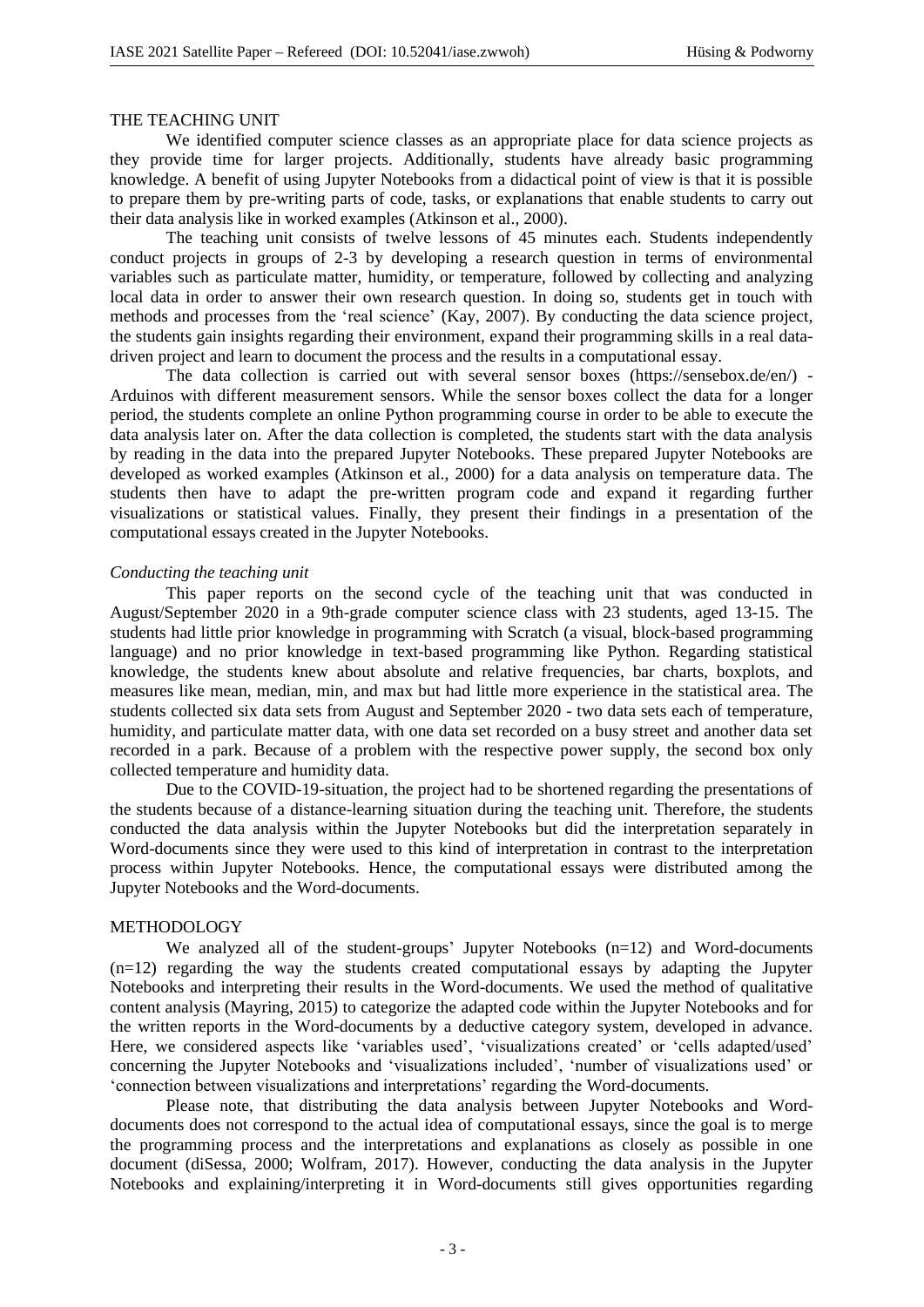computational essays by connecting the code, results, and interpretations because the viewer can read the interpretations within the Word-document before interacting with the visualizations and the tools in the Jupyter Notebook like in "complete" computational essays (Odden & Malthe-Sørenssen, 2021; diSessa, 2000).

### RESULTS AND DISCUSSION

#### *Analysis of the Jupyter Notebooks*

The analysis of the Jupyter Notebooks shows that the students explored at least one data set by creating visualizations in their Jupyter Notebooks. While there were different levels of complexity regarding different types and adaptions of visualizations, all student groups created a time series representation of at least one variable after filtering a single day from the data set and customized the respective graphics by giving individual x-labels and y-labels as well as a title (see Figure 1 as an example). This kind of visualization enabled the students to identify first rough findings regarding patterns of the respective variable. However, only one group created a time series visualization in which multiple data sets were visualized (like in Figure 2). Obviously, this visualization was shared with other groups, because the corresponding code was found only in one Jupyter Notebook while the visualization was found in eight Word-documents.



Figure 1. Students' visualization of the particulate matter level for September 12, 2020, created within a Jupyter Notebook



Figure 2. Simultaneous visualization of the particulate matter, humidity and temperature data for September 10, 2020 until September 12, 2020, created within a Jupyter Notebook

Concluding, all student groups were able to develop suitable visualizations by adapting the prepared Jupyter Notebooks. Differences in number of analyzed data sets, periods, x- and y-axis- and title labeling, and number of visualizations were found. Together with the code cells that are prior to the visualizations, these Jupyter Notebooks fit to an aspect of computational essays - bringing together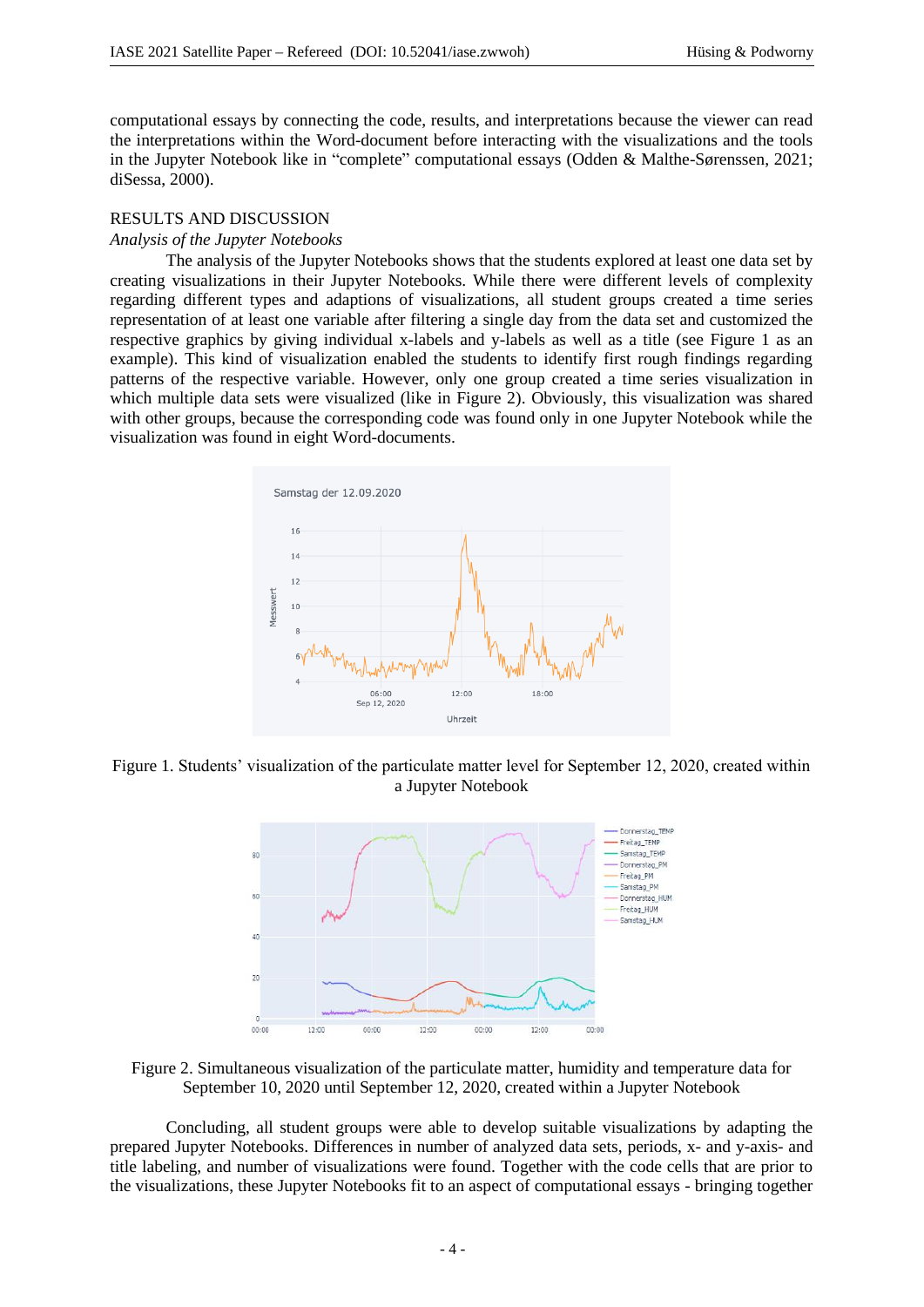code and the respective results (Odden & Malthe-Sørenssen, 2021; diSessa, 2000), in order to enable the viewer to understand the process of creating these visualizations.

Another remarkable aspect regarding reproducibility is that four groups used the potential of the Jupyter Notebooks regarding the repeated execution with similar data sets as Kandel et al. (2011) and McNamara (2019) mention: At least four of the student groups re-ran parts of the Jupyter Notebooks with different data sets to compare the same variable but consider the different locations of the data or to analyze relations between the different variables. This could be interpreted from analyzing the execution numbers of the single Jupyter Notebook code cells. In these four Jupyter Notebooks, some code cells producing visualizations had higher execution numbers than the cells beneath. This shows that previous cells were executed again after the following code cells, so we interpret that the students repeatedly executed them with different data sets.

## *Analysis of the reports*

All but one student group used correct time-series visualizations in their Word-documents and commented on the respective variables either on a describing level or by also interpreting the results. Eight groups created comprehensible interpretations for the visualizations. For example, they described findings in terms of comparing values in their city with average values across the country. Additionally, many (n=10) student groups reported on the relation between two or more variables: Eight student groups discussed the relation of time and particulate matter. Among many other relations, five student groups discussed the connection between humidity and particulate matter. One student group apparently also used external resources to find an explanation for the relation: "When the air humidity increases, larger 'particle balls' are formed from the particles. Thus, there are more particulate matter particles in the same place and the particulate matter levels increase. Since the particles are very small and very well distributed outside, it takes some time for the accumulation of many particles to form, which is why sometimes the values rise with a slight offset. But in general, it is easy to see that the values behave analogously." The students reported and discussed relations that were always accompanied by the corresponding visualizations. This shows that the Word-documents were useful to connect the programming results with the respective interpretations in the sense of reproducibility, as described by Carver et al. (2016). Thus, the creation of the Word-documents supported the students in reporting on their findings, gained from the programming results. Because of the time pressure due to another imminent homeschooling situation no deeper analyses were guided in class. Nevertheless, the students recorded the first findings gained in the context of an epistemic programming process and reproducible data analysis.

### CONCLUSION AND OUTLOOK

In this paper, we reported on a data science project for lower secondary school. The results show that the students coped well with the project and were able to gain insights in form of certain environmental variables like temperature, humidity, and particulate matter as well as their relations, based on the didactical approach of epistemic programming. The computational essays were distributed among the Jupyter Notebooks and the Word-documents. The Jupyter Notebooks supported the students in the sense of reproducibility as the programming results like data visualizations were connected to the respective Python code (diSessa, 2000). The combination of Jupyter Notebooks and Word-documents made the data analysis more understandable and comprehensible for the reader, regarding the results and the process itself. In this respect, the computational essays implemented here represent an approach for reproducible data analysis in the sense of Carver et al. (2016) and McNamara (2019) and enable students to perform their own data analyses in prepared Jupyter Notebooks (Atkinson et al., 2000). In addition, some student groups used the potential of Jupyter Notebooks in terms of creating the same visualizations and evaluations for different data sets by rerunning the program code with different data sets (McNamara, 2019).

In general, the use of Jupyter Notebooks enabled the recording of the single data analysis steps and they therefore represented a tool for reproducible data analysis. However, due to the separation of the program code and the interpretations, the students could not bring together the interpretations, the results, and these data analysis steps in one (digital) document.

In future iterations of the teaching unit, we want to further elaborate, to what extent computational essays implemented exclusively through Jupyter Notebooks can contribute to a more